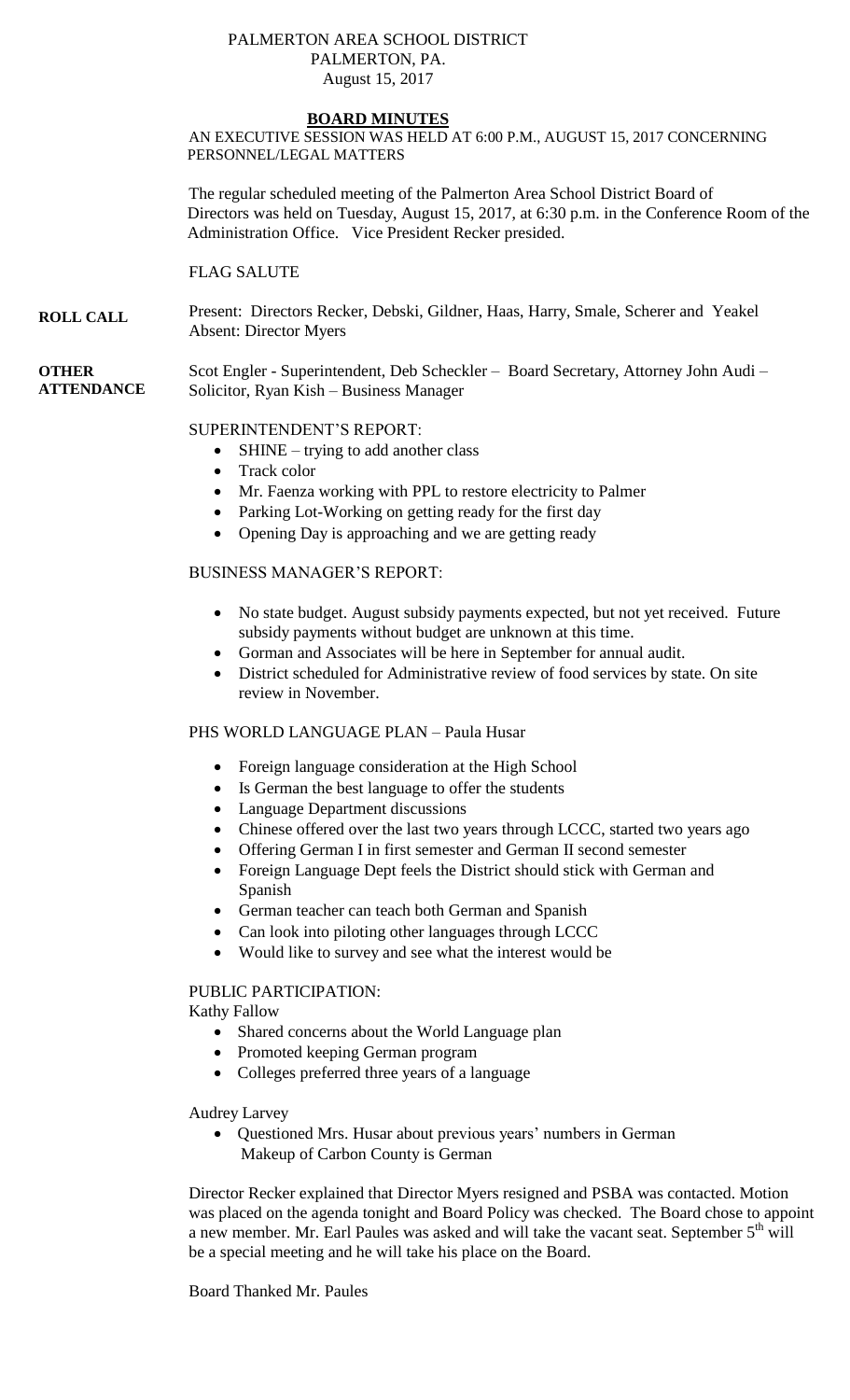| <b>DIRECTOR'S</b><br><b>RESIGNATION</b><br><b>ACCEPTED</b> | August 15, 2017<br>Director Harry moved, seconded by Director Debski that the Board of Directors accept the<br>resignation of Clarence Myers III from the Palmerton Area School Board, effective<br>immediately.                         |                                                                                          |  |  |
|------------------------------------------------------------|------------------------------------------------------------------------------------------------------------------------------------------------------------------------------------------------------------------------------------------|------------------------------------------------------------------------------------------|--|--|
|                                                            | Nay Votes: Director Gildner. Motion Carried                                                                                                                                                                                              | Aye Votes: Directors Debski, Harry, Recker, Smale, Yeakel, Haas, and Scherer             |  |  |
| <b>CONSENT</b><br><b>AGENDA</b><br><b>APPROVED</b>         | Director Smale moved, seconded by Director Scherer that the Board of Directors of the<br>Palmerton Area School District approve the following consent agenda.                                                                            |                                                                                          |  |  |
|                                                            | Aye Votes: All Directors Present<br>Nay Votes: None. Motion Carried                                                                                                                                                                      |                                                                                          |  |  |
|                                                            |                                                                                                                                                                                                                                          | <b>Consent Agenda</b>                                                                    |  |  |
| <b>MINUTES</b>                                             | Approve the minutes from the June 20, 2017 and the August 1, 2017 meetings.                                                                                                                                                              |                                                                                          |  |  |
| <b>FINANCIAL</b><br><b>REPORTS</b>                         | Approve the financial reports listed below: (attachments on file)                                                                                                                                                                        |                                                                                          |  |  |
|                                                            | <b>TREASURER'S REPORTS:</b><br><b>ACCOUNTS PAYABLE:</b><br><b>BUDGET TRANSFERS</b>                                                                                                                                                       |                                                                                          |  |  |
| <b>POSTAGE METER</b>                                       | It is recommended that the Board of Directors approve the contract with Postage Pros Plus<br>for the rental of a mail machine beginning August $25^{th}$ , 2017 and ending October $25^{th}$ , 2022<br>at the price of 158.70 per month. |                                                                                          |  |  |
| <b>AGREEMENT</b>                                           | Approve agreement with Blue Mountain Resort (Tuthill Corp) for the<br>October 3, 2017 Cross Country Track Meet                                                                                                                           |                                                                                          |  |  |
| $CO-$<br><b>CURRICULUM</b><br><b>COORDINATORS</b>          | Recommendation to approve the following as co-curriculum coordinators at Towamensing<br>Elementary for the 2017-2018 school year:<br>Lindsay Serfass, grade 2-3<br>Alexandrea Spalding, grade 2-3                                        |                                                                                          |  |  |
| <b>ADVISORS</b>                                            | Approve the following advisors for the 2017-2018 school year:                                                                                                                                                                            |                                                                                          |  |  |
|                                                            | Lyndsey Heinrich<br>$\bullet$                                                                                                                                                                                                            | Art Club Co-Advisor                                                                      |  |  |
|                                                            | Miranda Allen<br>$\bullet$                                                                                                                                                                                                               | Art Club Co-Advisor                                                                      |  |  |
|                                                            | Vicki McHugh<br>٠                                                                                                                                                                                                                        | Aevidum Co-Advisor                                                                       |  |  |
|                                                            | Dawn Burke<br>$\bullet$                                                                                                                                                                                                                  | Aevidum Co-Advisor                                                                       |  |  |
|                                                            | <b>Robert Falkenstein</b><br>$\bullet$                                                                                                                                                                                                   | <b>Avenger Advisor</b>                                                                   |  |  |
|                                                            | Thomas Heinick<br>$\bullet$                                                                                                                                                                                                              | <b>Band Advisor Concert</b>                                                              |  |  |
|                                                            | David Kellerman<br>$\bullet$                                                                                                                                                                                                             | <b>Chess Club Advisor</b>                                                                |  |  |
|                                                            | Craig Borland<br>٠                                                                                                                                                                                                                       | Class of 2018 – Senior Class Advisor                                                     |  |  |
|                                                            | <b>Michael Gombert</b><br>$\bullet$                                                                                                                                                                                                      | Class of $2019$ – Junior Class Advisor                                                   |  |  |
|                                                            | Jeana Baumgardt<br>$\bullet$<br><b>Travis Fink</b><br>$\bullet$                                                                                                                                                                          | Class of 2020 – Sophomore Class Co-Advisor<br>Class of 2020 – Sophomore Class Co-Advisor |  |  |
|                                                            | <b>Robert Falkenstein</b><br>$\bullet$                                                                                                                                                                                                   | Class of 2021 – Freshman Class Advisor                                                   |  |  |
|                                                            | <b>Brent Harris</b><br>$\bullet$                                                                                                                                                                                                         | Drama Club Advisor                                                                       |  |  |
|                                                            | David Kellerman<br>$\bullet$                                                                                                                                                                                                             | <b>Environmental Club Advisor</b>                                                        |  |  |
|                                                            | Jennifer Danzeisen<br>$\bullet$                                                                                                                                                                                                          | FBLA Co-Advisor                                                                          |  |  |
|                                                            | Kerry Palumbo<br>٠                                                                                                                                                                                                                       | <b>FBLA Co-Advisor</b>                                                                   |  |  |
|                                                            | Jose Elvir<br>$\bullet$                                                                                                                                                                                                                  | International Travelers' Club Advisor                                                    |  |  |
|                                                            | Jeana Baumgardt<br>٠<br><b>Travis Fink</b><br>$\bullet$                                                                                                                                                                                  | <b>LEO Club Co-Advisor</b><br><b>LEO Club Co-Advisor</b>                                 |  |  |
|                                                            | Whitney Kern                                                                                                                                                                                                                             | Library Book Club Advisor                                                                |  |  |
|                                                            | Jennifer Danzeisen                                                                                                                                                                                                                       | <b>Mock Trial Advisor</b>                                                                |  |  |
|                                                            | Alex Knoll                                                                                                                                                                                                                               | <b>National Honor Society Advisor</b>                                                    |  |  |
|                                                            | <b>Bonnie Tavella</b>                                                                                                                                                                                                                    | <b>Oratory Advisor</b>                                                                   |  |  |
|                                                            |                                                                                                                                                                                                                                          |                                                                                          |  |  |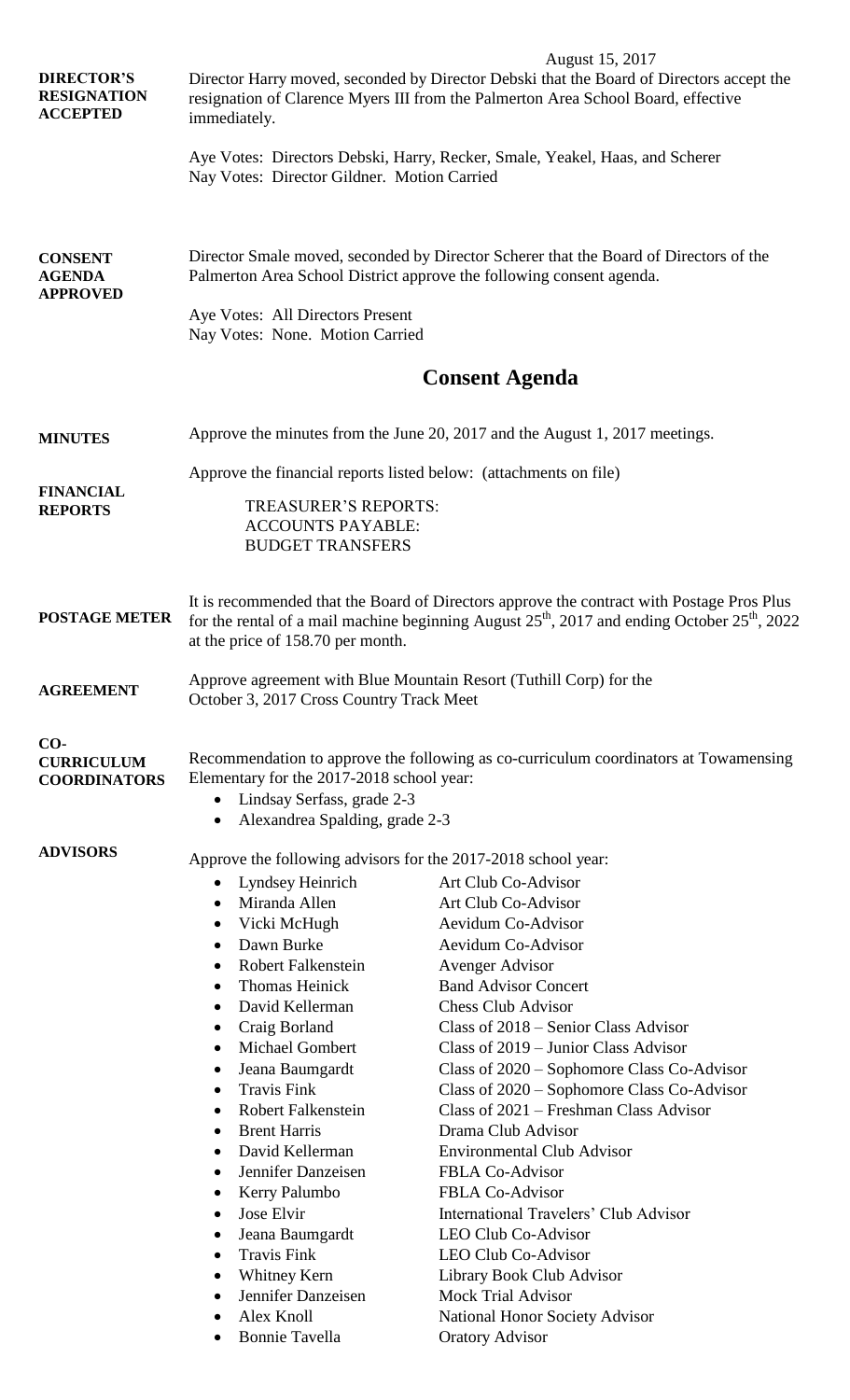|                      | Miranda Allen                                                         | <b>PAAC</b> Advisor                                                          |                                                                                         |  |
|----------------------|-----------------------------------------------------------------------|------------------------------------------------------------------------------|-----------------------------------------------------------------------------------------|--|
|                      | Alex Knoll                                                            |                                                                              | Scholastic Scrimmage Advisor                                                            |  |
|                      | David Kellerman                                                       | Souled Out Club Advisor                                                      |                                                                                         |  |
|                      | <b>Brent Harris</b><br>$\bullet$                                      | <b>Stage Maintenance Advisor</b>                                             |                                                                                         |  |
|                      | Jeana Baumgardt                                                       |                                                                              | <b>Student Council Co-Advisor</b>                                                       |  |
|                      | Joshua Nenscel                                                        |                                                                              | <b>Student Council Co-Advisor</b>                                                       |  |
|                      | <b>Robert Falkenstein</b><br>$\bullet$                                | Video Club Advisor                                                           |                                                                                         |  |
|                      | <b>Robert Falkenstein</b>                                             | <b>Yearbook Advisor</b>                                                      |                                                                                         |  |
|                      | Elise Binder                                                          | <b>PAMPA Chaperone</b>                                                       |                                                                                         |  |
|                      | Krista Campbell                                                       | <b>PAMPA Chaperone</b>                                                       |                                                                                         |  |
|                      | Kelli Costenbader                                                     |                                                                              |                                                                                         |  |
|                      | Anne Cronk                                                            | <b>PAMPA Chaperone</b>                                                       |                                                                                         |  |
|                      |                                                                       | <b>PAMPA Chaperone</b>                                                       |                                                                                         |  |
|                      | John Cronk                                                            | <b>PAMPA Chaperone</b>                                                       |                                                                                         |  |
|                      | Jamie Drake                                                           | <b>PAMPA Chaperone</b>                                                       |                                                                                         |  |
|                      | Frank Hall<br>$\bullet$                                               | <b>PAMPA Chaperone</b>                                                       |                                                                                         |  |
|                      | Teresa Hall                                                           | <b>PAMPA Chaperone</b>                                                       |                                                                                         |  |
|                      | Marcia Heinick<br>$\bullet$                                           | <b>PAMPA Chaperone</b>                                                       |                                                                                         |  |
|                      | Carly Heist                                                           | <b>PAMPA Chaperone</b>                                                       |                                                                                         |  |
|                      | Michele Heydt<br>٠                                                    | <b>PAMPA Chaperone</b>                                                       |                                                                                         |  |
|                      | Jodie Hourt<br>٠                                                      | <b>PAMPA Chaperone</b>                                                       |                                                                                         |  |
|                      | Tom Hourt                                                             | <b>PAMPA Chaperone</b>                                                       |                                                                                         |  |
|                      | Larissa Kimmel                                                        | <b>PAMPA Chaperone</b>                                                       |                                                                                         |  |
|                      | Matthew Kimmel<br>$\bullet$                                           | <b>PAMPA Chaperone</b>                                                       |                                                                                         |  |
|                      | Lisa Kistler                                                          | <b>PAMPA Chaperone</b>                                                       |                                                                                         |  |
|                      | Gretchen Laviolette                                                   | <b>PAMPA Chaperone</b>                                                       |                                                                                         |  |
|                      | <b>Charles Laviolette</b>                                             | <b>PAMPA Chaperone</b>                                                       |                                                                                         |  |
|                      | Janine Mack<br>٠                                                      | <b>PAMPA Chaperone</b>                                                       |                                                                                         |  |
|                      | <b>Chrissy Rehatchek</b>                                              | <b>PAMPA Chaperone</b>                                                       |                                                                                         |  |
|                      | Liz Reif                                                              | <b>PAMPA Chaperone</b>                                                       |                                                                                         |  |
|                      | Don Szena                                                             | <b>PAMPA Chaperone</b>                                                       |                                                                                         |  |
|                      | Lisa Snell Kern                                                       | <b>PAMPA Chaperone</b>                                                       |                                                                                         |  |
|                      | Marla Szena                                                           | <b>PAMPA Chaperone</b>                                                       |                                                                                         |  |
|                      | Michele Nesfeder                                                      | <b>PAMPA Chaperone</b>                                                       |                                                                                         |  |
| <b>TUITION RE-</b>   |                                                                       |                                                                              |                                                                                         |  |
| <b>IMBURSEMENTS</b>  |                                                                       | Approve the attached tuition reimbursement. (attachment on file)             |                                                                                         |  |
|                      |                                                                       |                                                                              |                                                                                         |  |
| <b>TRANSFERS</b>     | Approve the following transfers for the 2017-2018 school year:        |                                                                              |                                                                                         |  |
|                      | Susan Warakomski                                                      | from $3rd$ grade to $4th$ grade                                              | at Towa                                                                                 |  |
|                      | Jacob Zurn                                                            | from $4th$ grade to $5th$ grade                                              | at Towa                                                                                 |  |
|                      | Jessica Silfies                                                       | from Reading Specialist at Palmer to                                         | at Parkside                                                                             |  |
|                      |                                                                       | Kindergarten                                                                 |                                                                                         |  |
|                      | Kurtisha Berger                                                       | as cashier                                                                   | High School Café                                                                        |  |
|                      | Rosanne Saylor                                                        | moved to                                                                     | Towamensing Café Cashier                                                                |  |
| <b>RESIGNATION</b>   | Coach effective immediately.                                          |                                                                              | Accept the resignation of Trevor Sherman from his position as Co-Assistant Boys' Soccer |  |
|                      |                                                                       | Approve the following Co-curricular positions for the 2017-2018 school year: |                                                                                         |  |
| <b>CO-CURRICULAR</b> |                                                                       |                                                                              |                                                                                         |  |
| <b>POSITIONS</b>     | Melissa Martinez                                                      | <b>Volunteer Cross Country Coach</b>                                         | Volunteer                                                                               |  |
|                      | Richard Roselli                                                       | Full Asst Boys' Soccer Coach                                                 | Salary pending contract negots                                                          |  |
|                      | Tara Frantz                                                           | <b>Assistant Field Hockey Coach</b>                                          | Salary pending contract negots                                                          |  |
|                      | Kerry Jahelka                                                         | <b>MS Cross Country Coach</b>                                                | Salary pending contract negots                                                          |  |
|                      |                                                                       |                                                                              |                                                                                         |  |
| <b>MENTORS</b>       | Approve the following mentors for the 2017-2018 school year:          |                                                                              |                                                                                         |  |
|                      | Suzanne Lynn for Jennifer Denaro<br>Ralph Andrews for Melissa Hoffman |                                                                              |                                                                                         |  |
|                      |                                                                       |                                                                              |                                                                                         |  |

- Ralph Andrews for Melissa Hoffman
- Ryan Heller for Bronwyn Cseh
- Tricia Wampole for Jessica Silfies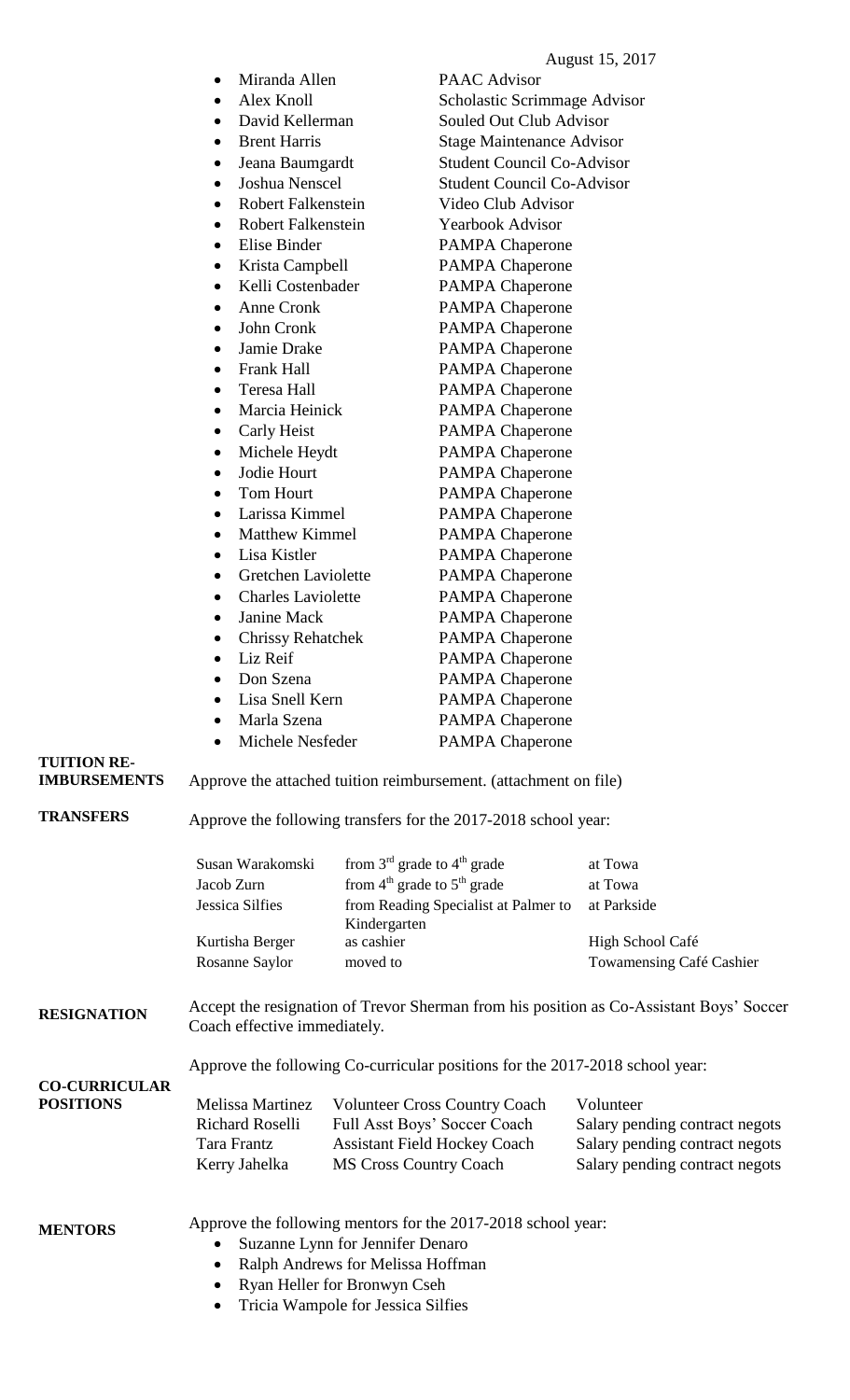|                                                            | August 15, 2017                                                                                                                                                                                                                                                                |  |  |
|------------------------------------------------------------|--------------------------------------------------------------------------------------------------------------------------------------------------------------------------------------------------------------------------------------------------------------------------------|--|--|
| <b>RESIGNATIONS</b>                                        | Accept the resignation of Margaret Versuk from her position as an employee of the Café staff<br>effective July 31, 2017.                                                                                                                                                       |  |  |
|                                                            | Accept the resignation of Tricia Keiper from her position as an Instructional Assistant at<br>Towamensing, effective August 7, 2017.                                                                                                                                           |  |  |
|                                                            | Accept the resignation of Erik Tracy from his position as a Special Ed Teacher at PHS,<br>effective immediately.                                                                                                                                                               |  |  |
| <b>SUBSTITUTES</b>                                         | Approve Heather Reabold as an Elementary IA substitute and an Elementary Secretary<br>substitute.                                                                                                                                                                              |  |  |
| <b>POLICY</b><br><b>APPROVAL</b>                           | Accept the 2nd reading and approve the following Policies:                                                                                                                                                                                                                     |  |  |
|                                                            | #203.1- Communicable Diseases and Immunization                                                                                                                                                                                                                                 |  |  |
|                                                            | #209- Health Examinations                                                                                                                                                                                                                                                      |  |  |
|                                                            | #210- Administration of Medications/Emergency Care<br>#246- Student Wellness                                                                                                                                                                                                   |  |  |
| <b>HANDBOOKS</b>                                           | Approve the following 2017-2018 handbooks:                                                                                                                                                                                                                                     |  |  |
|                                                            | Parkside Education Center Parent/Student Handbook                                                                                                                                                                                                                              |  |  |
|                                                            | S.S. Palmer Parent/Student Handbook<br>$\bullet$                                                                                                                                                                                                                               |  |  |
|                                                            | <b>PAJH Student Handbook</b><br>$\bullet$                                                                                                                                                                                                                                      |  |  |
|                                                            | <b>PAJH Faculty Handbook</b><br>$\bullet$                                                                                                                                                                                                                                      |  |  |
|                                                            | <b>PHS Student Handbook</b>                                                                                                                                                                                                                                                    |  |  |
|                                                            | <b>PHS Faculty Handbook</b><br>$\bullet$                                                                                                                                                                                                                                       |  |  |
|                                                            | <b>Towamensing Parent/Student Handbook</b><br><b>Coaches Handbook</b>                                                                                                                                                                                                          |  |  |
| <b>AGREEMENT</b>                                           | Approve the Discovery Streaming Agreement with CLIU 21 for the 2017-2018 school year at<br>the cost of $$1,565.20$ . (attachment on file)                                                                                                                                      |  |  |
| <b>ATHLETIC</b><br><b>TICKET PRICES</b>                    | Approve the $2017-2018$ Athletic Ticket Prices & Season Pass Prices as listed on the attached<br>schedule (attachment on file)                                                                                                                                                 |  |  |
| <b>CURRICULUM</b>                                          | Approve the following curriculum                                                                                                                                                                                                                                               |  |  |
|                                                            | Mathematics 7-12                                                                                                                                                                                                                                                               |  |  |
|                                                            | Science K-6                                                                                                                                                                                                                                                                    |  |  |
|                                                            | Science 7-8                                                                                                                                                                                                                                                                    |  |  |
|                                                            | <b>Natural Science</b>                                                                                                                                                                                                                                                         |  |  |
|                                                            | Social Studies K-6<br>English 9-12                                                                                                                                                                                                                                             |  |  |
|                                                            | <b>Creative Writing</b>                                                                                                                                                                                                                                                        |  |  |
|                                                            | <b>End of Consent Agenda</b>                                                                                                                                                                                                                                                   |  |  |
| <b>COPIER LEASE</b><br><b>AGREEMENT</b><br><b>APPROVED</b> | Director Haas moved, seconded by Director Smale that the Board of Directors retroactively<br>approve a five year copier lease agreement with Xerox – Complete Document Solutions<br>beginning August 18, 2017 and ending August 18, 2022 at the price of \$4,983.78 per month. |  |  |

Aye Votes: All Directors Present Nay Votes: None. Motion Carried

**BHA AGREEMENT APPROVED** Director Gildner moved, seconded by Director Haas that the Board of Directors approve the contract between Behavioral Health Associates and the Palmerton Area School District effective for the 2017-2018 school year. (attachment on file)

> Aye Votes: Directors Gildner, Debski, Harry, Smale, Yeakel, Haas, and Scherer. Nay Votes: None. Abstentions: Director Recker Motion Carried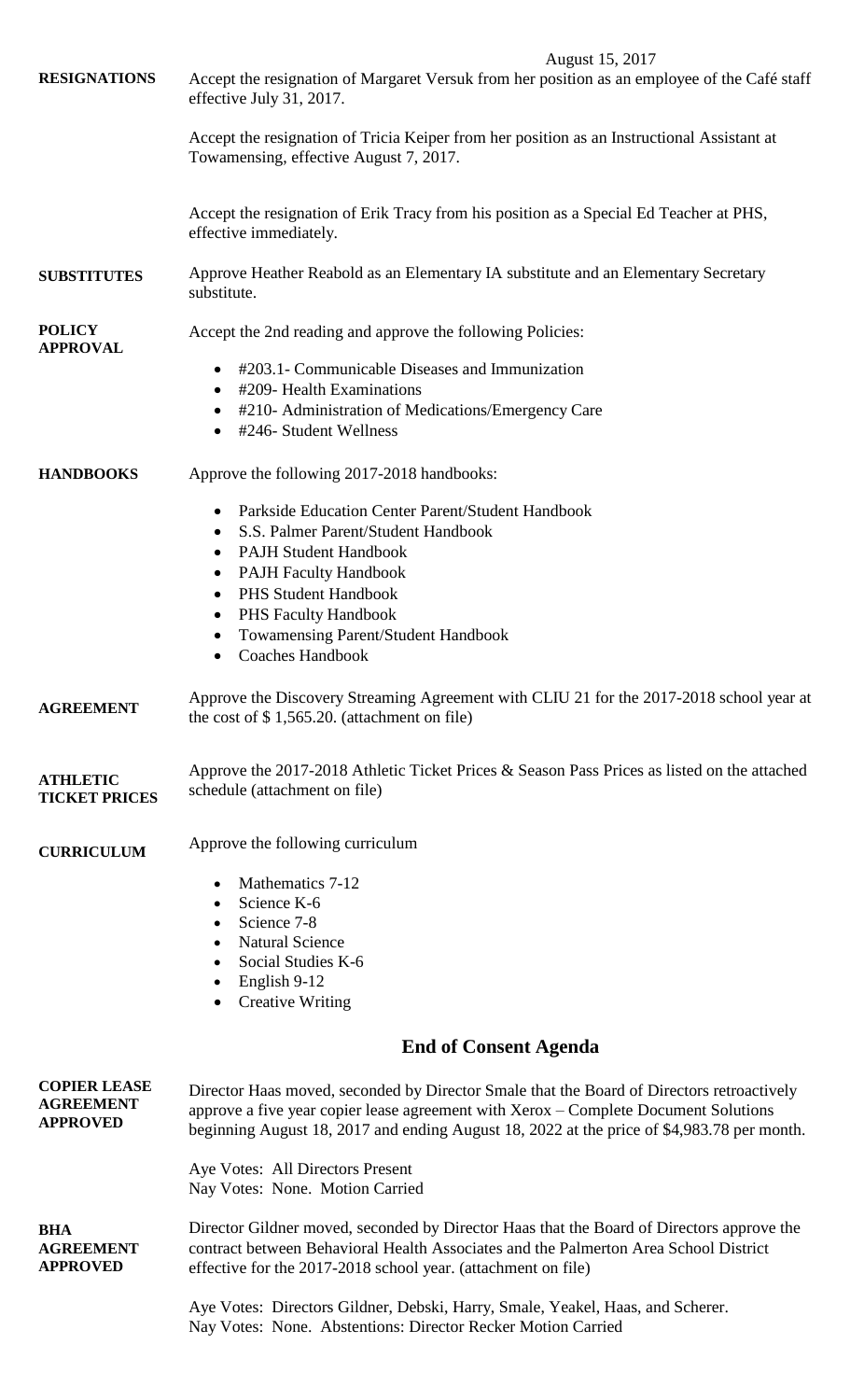#### August 15, 2017

## **IT INTERN APPROVED**

Director Scherer moved, seconded by Director Smale that the Board of Directors approve the following IT Intern from McCann Business School:

• Brandon Hall with Dan Heaney, Directory of Technology

Aye Votes: All Directors Present Nay Votes: None. Motion Carried

**APPROVE CO-CURRICULAR POSITION**

Director Haas moved, seconded by Director Scherer that the Board of Directors approve the following Co-curricular positions for the 2017-2018 school year:

• Keyla Saez Asst Girls' Soccer Coach Salary pending contract negots.

Aye Votes: All Directors Present Nay Votes: None. Motion Carried

## INFORMATIONAL ITEMS: (attachments on file)

- LCCC Board Meeting Minutes , July 7, 2017
- LCCC President's Desk Newsletter, August 2017
- Board Summary

## PUBLIC PARTICIPATION:

Michelle Gordon

Question on construction and the district starting on time

George Ashman

Question about the tracking of graduates performance at colleges

#### Patrick Hillanbrand

Marketing specialist intern might work for the District.

Chuck Laviolette

- Library events in Sept and October
- Computer classes
- Book sale
- Mini golf event
- Quilt show
- Lottery Tickets
- Thanked the District for the contribution to the Library

Jeff Henry

- Questioned if the public can use the new track
- Use of the Delaware softball field availability for Booster Club.
- Questioned if Chinese was college credit class

Kathy Fallow

- How soon should the Board Meeting minutes be posted; Director Scherer - Can only be posted after they are approved.
- Looked at the District Comprehensive Plan Why not updated; Mr. Engler - This was completed and approved
- Questions about the website and broken links; Mr. Engler - Dan will take care of that tomorrow

Holly Sell

• Festival is coming – crepes available through PTO

Brandon Mazepa

- Questions about a supposed incident with Mr. Engler
- Questioned the Board about looking out for the welfare of the student body
- Why the board voted why the way did Charles likes the job the Superintendent does